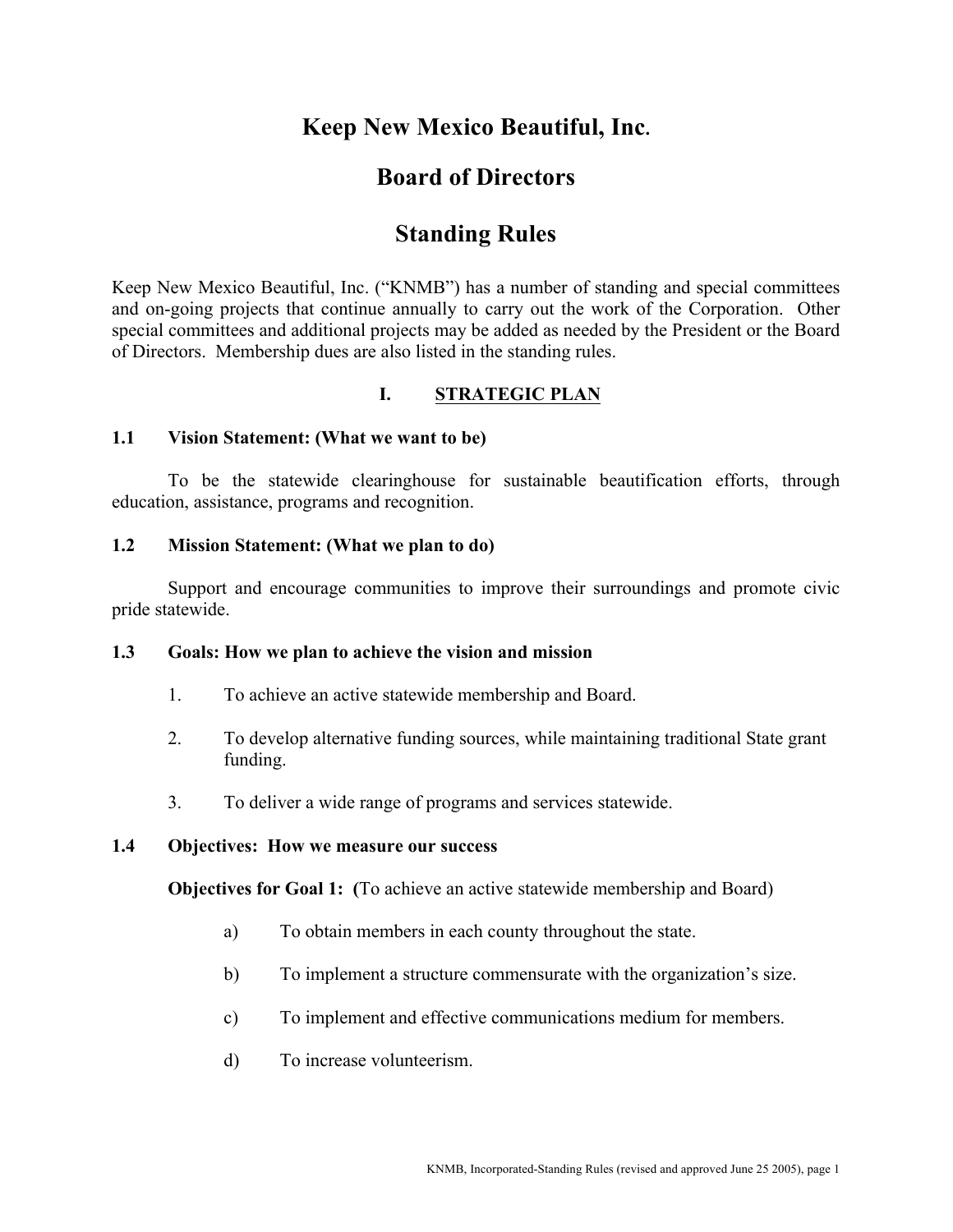**Objectives for Goal 2:** (To develop alternative funding sources, while maintaining traditional State grant funding)

- a) To increase dues related revenue by 25% a year.
- b) To increase non-dues related revenue by \$10,000 a year.
- c) Achieve administrative expenditures that do not exceed 15% of overall revenues.

**Objectives for Goal 3:** (To deliver a wide range of programs and services statewide)

- a) To increase finances available to KNMB grant programs by 50%.
- b) The restoration of the KNMB Speakers bureau.
- c) To review the structure of current programs and services.

#### **II. MEMBERSHIP**

#### **2. Membership Dues**

#### **2.1 There shall be the following classes of membership:**

- a. Dusty, whose dues shall be \$3,000.00 one time/lifetime member
- b. Wildflower, whose dues shall be \$1,000.00 per annum
- c. Yucca, whose dues shall be \$500.00 per annum
- d. Business memberships shall be available. The dues being commensurate with the size and stature of the corporation.
- e. Government- City, whose dues shall be \$100.00 per annum.
	- Town, Village or Pueblo, whose dues shall be \$50.00 per annum.
- f. Non-profit and other organizations, whose dues shall be \$30.00 per annum.
- g. Family, immediate, whose dues shall be \$60.00 per annum.
- h. Individual, whose dues shall be \$30.00 per annum.
- i. Associate, non-voting, whose dues shall be \$15.oo per annum.
- j. Student/Senior (over 55), whose dues shall be \$15.00 per annum.
- k. Honorary/Advisory Members selected by the Board of Directors whose membership in the Corporation will be subject to the terms and conditions of the Board.

# **2.2 Membership Drive:**

Membership renewal information will be included in membership mailings. Dues are staggered and shall be considered delinquent if not paid within 30 days after their due date.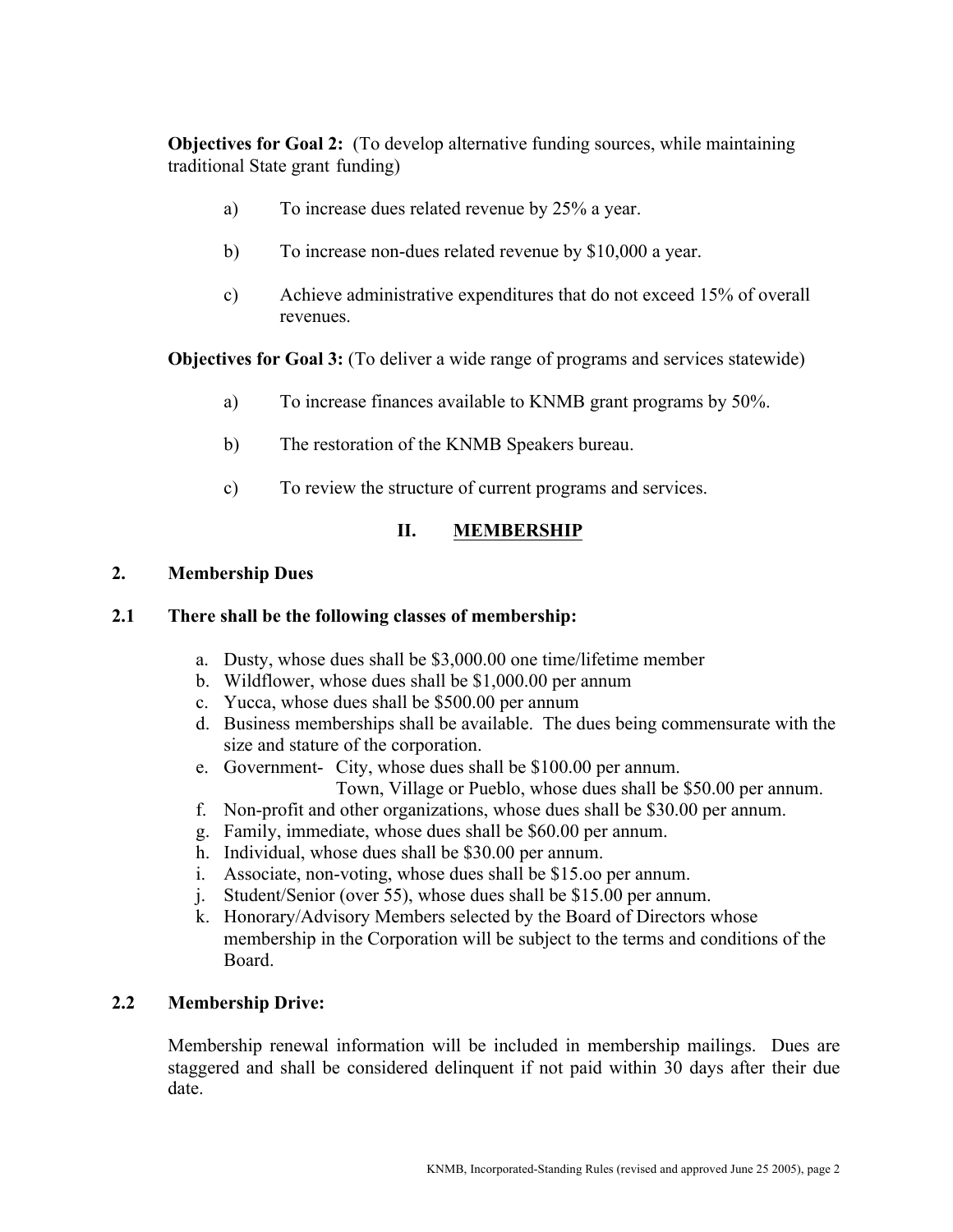# **III. COMMITTEES**

#### **3.1 Events**

The committee is responsible for coordination of events in association with the Executive **Director** 

#### **To include:**

- **State Birthday:** KNMB sponsors a state birthday ceremony annually at the state capitol in Santa Fe.
- **Arbor Day:** An official state Arbor Day ceremony is help by KNMB the second Friday in March, or later in some areas due to climatic conditions.
- **KNMB Month:** KNMB sponsors or co-sponsors with other interested organizations and communities a commemoration of Keep New Mexico Beautiful Month and encourages clean-up, recycling and beautification activities during the month of April.
- **Annual Meeting and Awards:** KNMB holds an annual membership meeting and awards ceremony in October of each year.
- **KNMB 40<sup>th</sup> Birthday Celebration:** 2005 will be the 40<sup>th</sup> anniversary of the founding of KNMB.

#### **3.2 Grants**

Each year, KNMB distributes grants through a formalized process. The committee is responsible for working in association with the Executive Director to coordinate the following grant programs.

- **Arbor Day:** Grants for planting of trees and vegetative restoration projects KNMB honors a community or organization within the state and celebrates their initiatives and their accomplishments.
- **KNMB Month:** A variety of projects and programs may be implemented within April and may continue through May. Projects may include plantings, litter clean-up campaigns, and landscaping projects.
- **Solid Waste, Litter Control & Recycling:** Grants that may be used for providing waste alternatives through recycling initiatives, seed grants for recycling materials such as bins, litter prevention and clean up campaigns..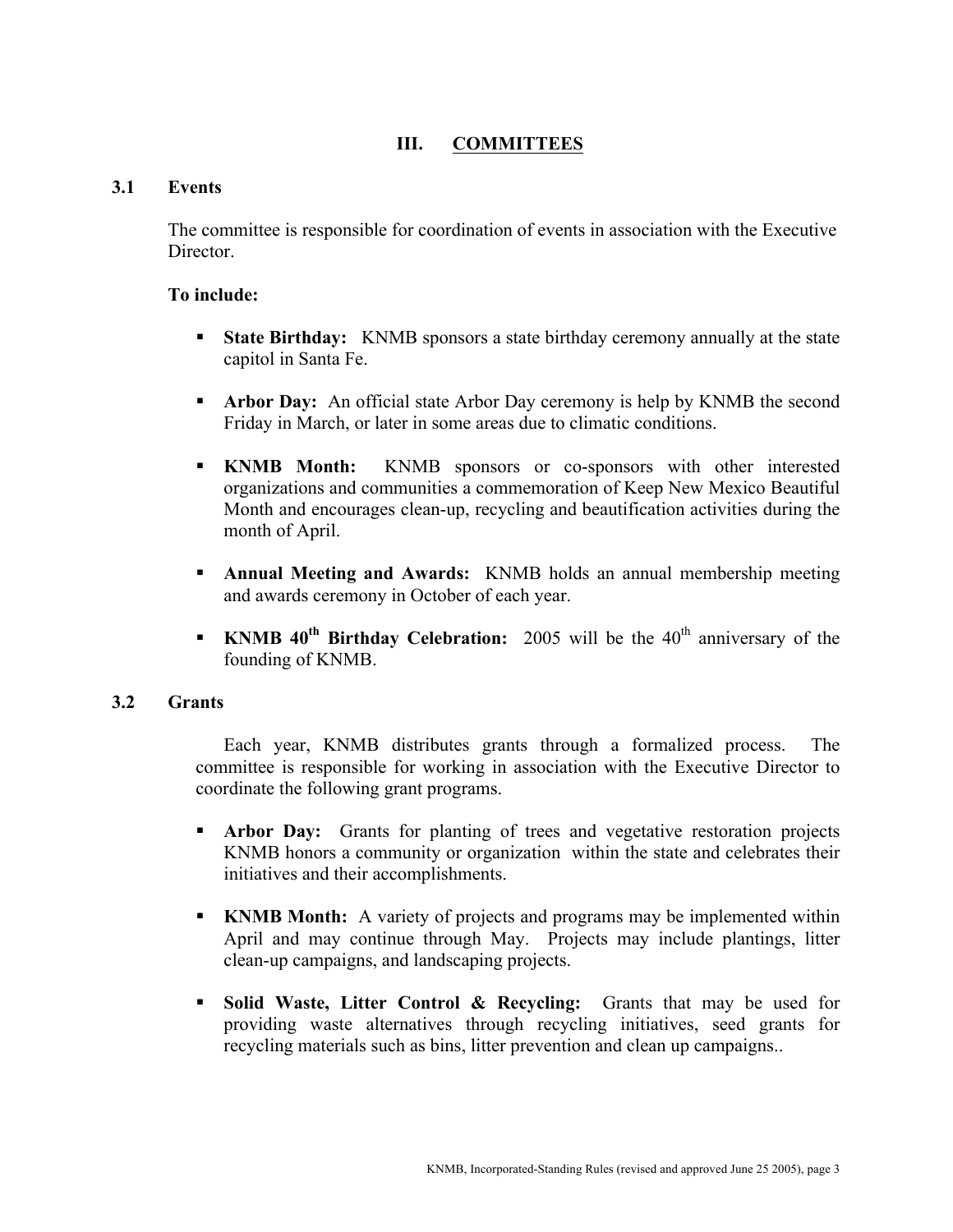- **Native Plant, Wildflower & Landscaping:** Grants for xeriscape landscaping, native flower and tree plantings
- **Education:** Grants to assist schools, educators and students with an opportunity to make a difference in their educational settings. Projects may include environmental awareness curriculum for students, classroom environmental projects, tree plantings and campus xeriscape projects, educational outdoor gardens, horticulture/nature education, recycling projects and campus clean up projects.

#### **3.3 Outreach**

The committee is responsible for the coordination of outreach and education in association with the Executive Director.

To include:

- **Dusty Roadrunner:** Encourages state and local government to use our state's official clean-up symbol, Dusty Roadrunner in publications, litter receptacles, parks and rest areas to remind citizens to help Dusty Roadrunner to keep New Mexico beautiful. Arranges to publish, update and distribute Dusty Roadrunner booklets given to third and fifth graders in the state; and, any other organization or agency may request KNMB publications. Additional educational programs, projects and workshops may be added by this committee's request or by the Board of Directors. Dusty Roadrunner shall appear in costume at various functions as required.
- **Speakers' Bureau:** To be available for presentations to interested organizations and schools on KNMB its programs and projects. Each member of the Board should be available for the Speakers' Bureau.
- **Scholarship**
- **Other events and appearances in communities, schools, clubs, etc.**

## **3.4 Membership, Marketing & Fundraising**

The committee is responsible for working in association with the Executive Director to increase the visibility of KNMB. throughout the state. Delivering increased membership and fundraising revenues to meet targets as established in KNMB's Strategic Plan.

#### **To include:**

- **Membership Development & Retention:** Building and sustaining an active membership at a viable level.
- **Marketing:** Increasing the visibility of KNMB.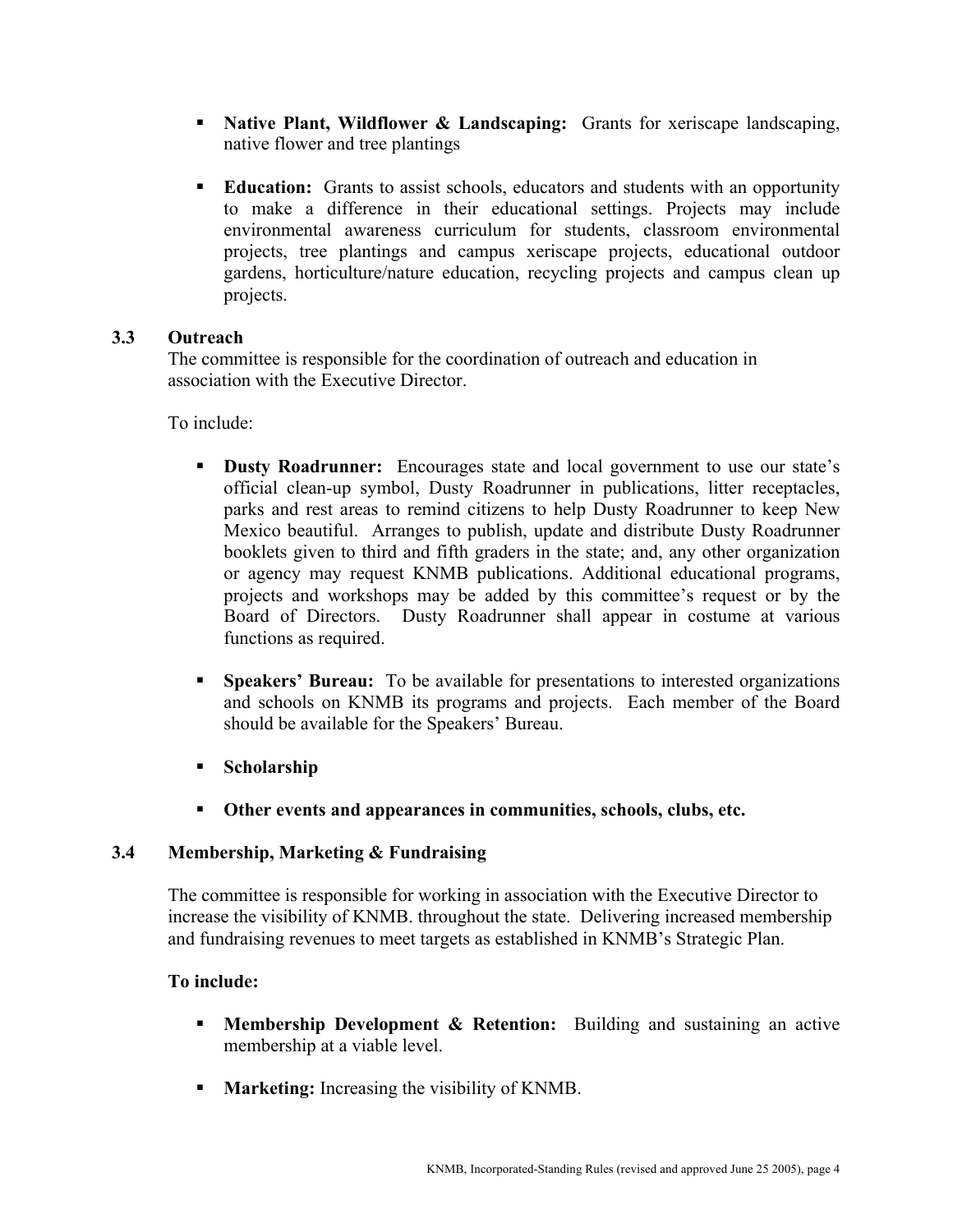- **Newsletter:** Assist the Executive Director in publication of a high quality quarterly newsletter.
- **Fundraising:** Coordination of fundraising efforts and events
- **Web Site:** Keeping the website updated so as to provide a useful marketing and informational tool.
- **Photography:** All Board members are responsible for recording KNMB. events for future use in promotion of the organization.

#### **3.5 Budget, Finance and Legislative**

Responsibilities as set forth in KNMB bylaws.

To include legislative matters.

#### **3.6 Nominating**

Responsibilities as set forth in KNMB bylaws.

#### **3.7 Audit**

Responsibilities as set forth in KNMB bylaws.

# **IV. PRESIDENTIAL APPOINTMENTS**

The President of KNMB, appoints a Parliamentarian and Historian from the Board of Directors.

### **4.1 Parliamentarian:**

This Board Member should be knowledgeable on parliamentary procedure and should issue opinions when requested by the President or Board of Directors. A copy of "Robert's Rules of Order New Revised" should be made available to the Parliamentarian and passed on to the new appointee each year.

#### **4.2 Historian:**

The Historian submits a record of the events and programs of each year so KNMB has a permanent history.

## **V. GOVERNOR APPOINTED**